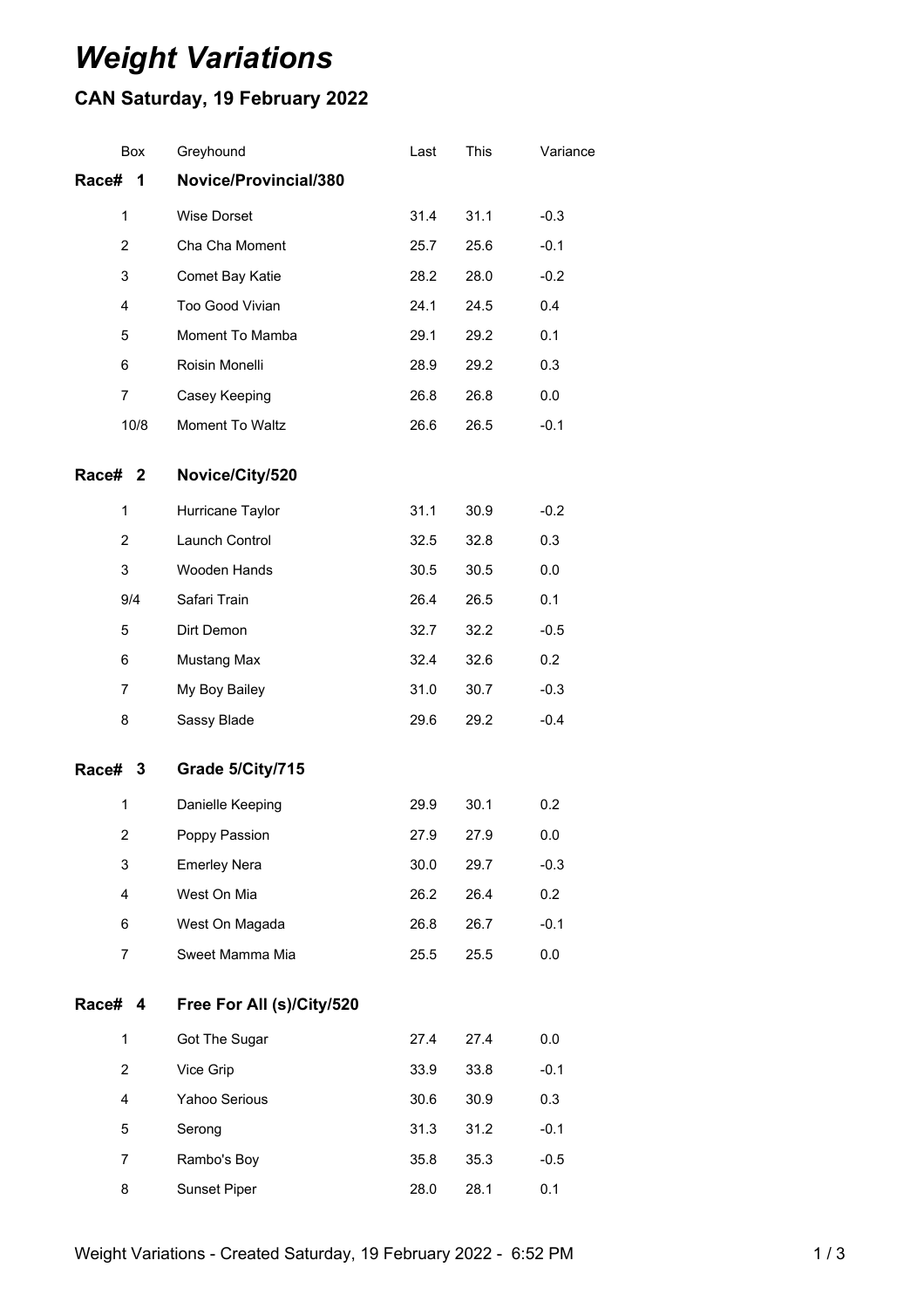## **CAN Saturday, 19 February 2022**

|                         | Box                                              | Greyhound                                | Last | This | Variance |  |
|-------------------------|--------------------------------------------------|------------------------------------------|------|------|----------|--|
|                         | Race#<br>Puppy Classic (L) (Final)/City/520<br>5 |                                          |      |      |          |  |
| $\mathbf{1}$            |                                                  | <b>Forced Entry</b>                      | 26.0 | 26.2 | 0.2      |  |
| $\overline{2}$          |                                                  | <b>Falcon Nine</b>                       | 33.7 | 33.8 | 0.1      |  |
| 3                       |                                                  | <b>Bubbles Away</b>                      | 32.2 | 32.3 | 0.1      |  |
| 4                       |                                                  | Mick Flash                               | 31.9 | 31.9 | 0.0      |  |
| 5                       |                                                  | <b>Bionic Polly</b>                      | 27.9 | 27.7 | $-0.2$   |  |
| 6                       |                                                  | West On Cider                            | 32.0 | 32.1 | 0.1      |  |
| 7                       |                                                  | <b>Block Chain</b>                       | 31.5 | 31.2 | $-0.3$   |  |
| 8                       |                                                  | Master Blaster                           | 31.1 | 31.3 | 0.2      |  |
| Race#                   | 6                                                | Free For All (s)/Provincial/380          |      |      |          |  |
| 1                       |                                                  | <b>Bones Mccoy</b>                       | 33.4 | 33.1 | $-0.3$   |  |
| 2                       |                                                  | Sapphire Rose                            | 27.8 | 27.9 | 0.1      |  |
| 3                       |                                                  | <b>Global Bliss</b>                      | 29.0 | 29.1 | 0.1      |  |
| 4                       |                                                  | <b>Trent Monelli</b>                     | 31.8 | 31.8 | 0.0      |  |
| 5                       |                                                  | Riley Has It                             | 26.1 | 26.1 | 0.0      |  |
| 6                       |                                                  | Dodgem Marley                            | 27.4 | 27.5 | 0.1      |  |
| $\overline{7}$          |                                                  | <b>Marlou Miss</b>                       | 24.3 | 24.2 | $-0.1$   |  |
| 8                       |                                                  | Crackerjack Pack                         | 33.4 | 33.1 | $-0.3$   |  |
| Race# 7                 |                                                  | Free For All/City/715                    |      |      |          |  |
| 1                       |                                                  | Pilbara                                  | 32.0 | 32.1 | 0.1      |  |
| $\overline{\mathbf{c}}$ |                                                  | We The People                            | 28.3 | 28.1 | $-0.2$   |  |
| 4                       |                                                  | Barefoot Tycoon                          | 30.9 | 30.9 | 0.0      |  |
| 6                       |                                                  | Casus Belli                              | 35.5 | 35.4 | $-0.1$   |  |
| 8                       |                                                  | Coffee Cutie                             | 29.0 | 29.2 | 0.2      |  |
| Race#                   | 8                                                | Grade 5/Provincial/520                   |      |      |          |  |
| 2                       |                                                  | <b>Starlight Gina</b>                    | 30.4 | 30.3 | $-0.1$   |  |
| 3                       |                                                  | Larkin Monelli                           | 30.6 | 30.6 | 0.0      |  |
| 4                       |                                                  | Rippin' Sheen                            | 31.1 | 31.2 | 0.1      |  |
| 5                       |                                                  | Madame Josie                             | 27.9 | 27.4 | $-0.5$   |  |
| 6                       |                                                  | <b>Rothwell Prince</b>                   | 33.1 | 32.9 | $-0.2$   |  |
| $\overline{7}$          |                                                  | Volute                                   | 29.0 | 29.0 | 0.0      |  |
| 8                       |                                                  | Lacrymosa                                | 29.3 | 29.3 | 0.0      |  |
| Race#                   | 9                                                | Best 8 Wa Bred Cannings (Final)/City/520 |      |      |          |  |
| 1                       |                                                  | Poppa Monno                              | 33.4 | 33.6 | 0.2      |  |

Weight Variations - Created Saturday, 19 February 2022 - 6:52 PM 2 / 3